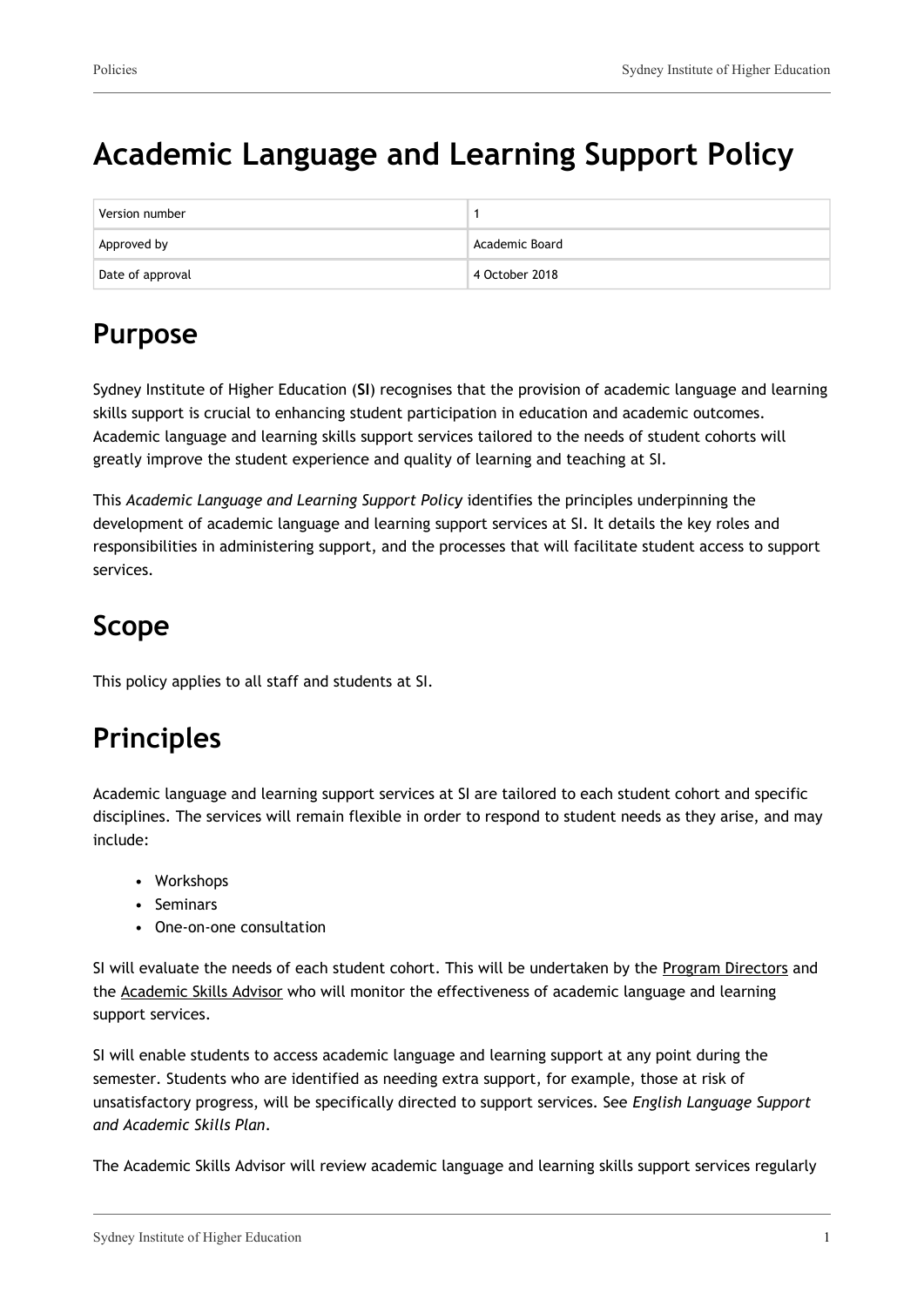to ensure students are fully supported. The findings of these reviews should also inform new student admissions policies and processes.

SI will ensure that all students, including domestic and international students, have access to academic language and learning skills support. SI will offer services tailored to those for whom English is not their first language.

SI will make specific efforts to ensure that the participation in the education of underrepresented and/ or disadvantaged groups is fully supported, including:

- Students who are part or full-time carers
- Students from disadvantaged backgrounds
- Students with ATSIC backgrounds
- Students with disabilities
- Students experiencing mental or physical health concerns
- Mature-age students
- Students who are single parents

Academic language support services will address using English for academic purposes, for example, essay writing, report writing, editing and proof-reading skills, while academic learning support services will cover topics such as note-taking, time management, and exam preparation.

Academic language and learning support services work alongside non-academic support services to ensure students are fully supported in their studies. See the *Student Counselling Policy* and *Student Welfare Policy* for policy frameworks regarding non-academic support services.

### **Procedures**

#### *Responsibilities*

#### *Program Directors*

Program Directors are responsible for ensuring that students enrolled have the capacity to meet, and continue to meet, program progression requirements.

Program Directors will monitor the progression of the cohort as a whole, as well as handling individual incidents of students presenting as at risk of unsatisfactory progress.

Program Directors will determine student needs through the monitoring activities described in this policy and the *Students at Risk and Unsatisfactory Progress Policy*, as well as through collecting and analysing student feedback on academic support services (see *Student Feedback Policy).* Program Directors will pass on information to the Academic Skills Advisor to inform adjustments to academic support services.

#### *Academic Skills Advisor*

The Academic Skills Advisor will develop English language and academic skills workshops and seminars, and provide on-on-one-consultation for students where needed.

They will consult with Program Directors to ensure that the overall program of academic language and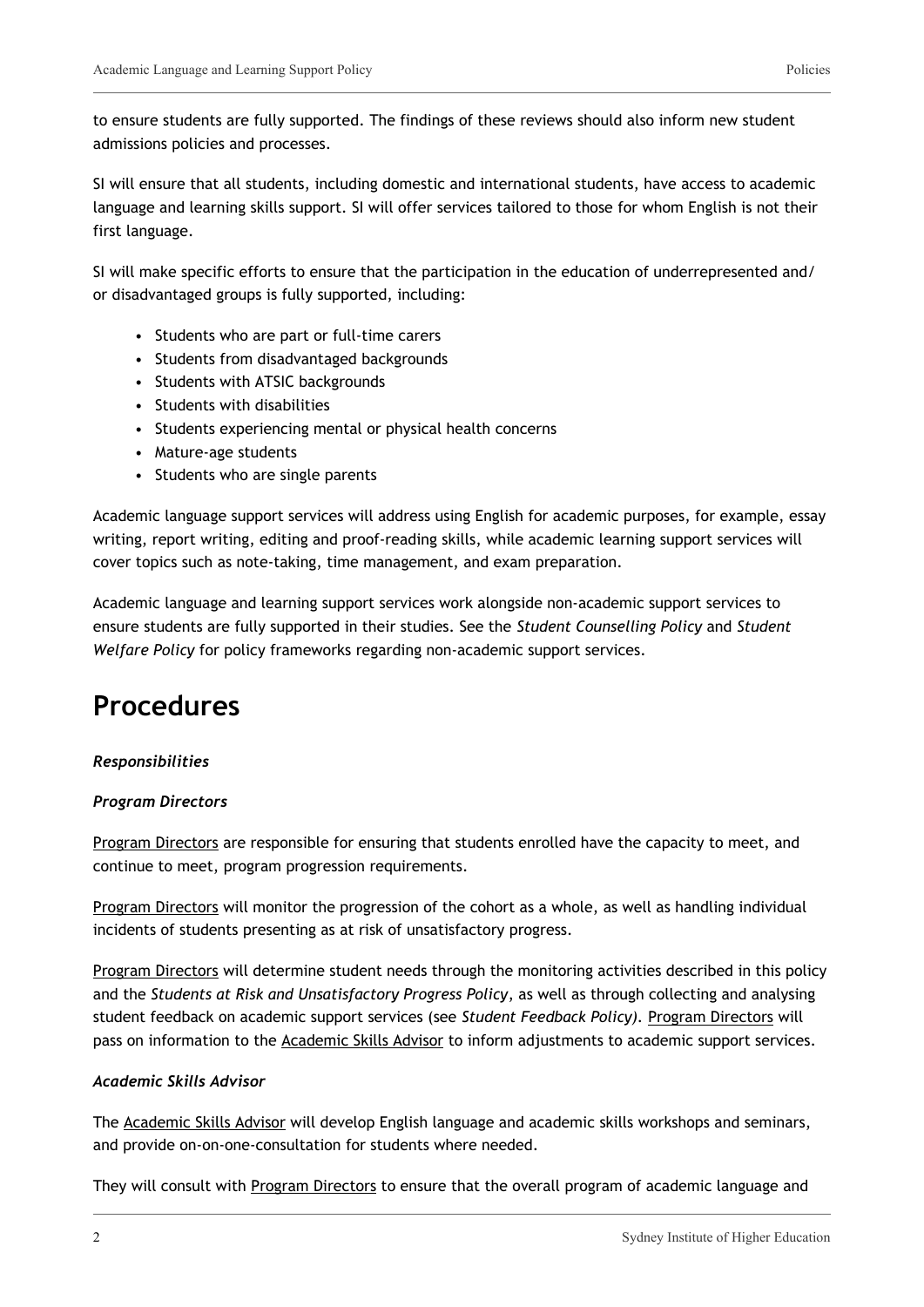learning support is tailored to each student cohort and discipline. Throughout each semester, the Academic Skills Advisor may take advice from Program Directors in order to adjust support services to meet changing student needs.

In consultation with the Program Directors, the Academic Skills Advisor will monitor the effectiveness of academic language and learning support services.

#### *Academic staff*

Staff involved in learning and teaching activities at SI play a central role in ensuring that students are aware of the support services available to them. They communicate this information to students at the beginning of each semester, and they refer students to support services on detection of poor performance, as per the *Students at Risk and Unsatisfactory Progress Policy.*

Academic staff will be available for students to approach them with any concerns. For more information see the *Learning and Teaching Policy.*

Academic staff will be trained to implement this policy through induction, professional development activities, and communication with the Academic Skills Advisor.

#### *Information for students*

All prospective and current students will be informed of their options for support services available to them during their studies at SI.

Students will be informed in writing and verbally of what academic support services are available and how to access them, including contact details for the Academic Skills Advisor, via:

- Information accompanying the Letter of Offer and Welcome Letter
- Orientation sessions
- The SI website
- The student portal
- The Student Handbook
- Email announcements
- In lectures and tutorials

Students will be introduced to the **Academic Skills Advisor** at the Orientation Program.

#### *Transition support*

Academic language and learning support services form a key component of transition support into study at SI. Alongside the orientation program and non-academic student support services, SI ensures that:

- Students attend introductory workshops on academic language and learning skills at the start of their program
- Students are given written information skills such as referencing, research, and exercising academic integrity
- The academic language and learning support needs of students are assessed early in the semester, as outlined in the *English Language and Academic Support Plan.*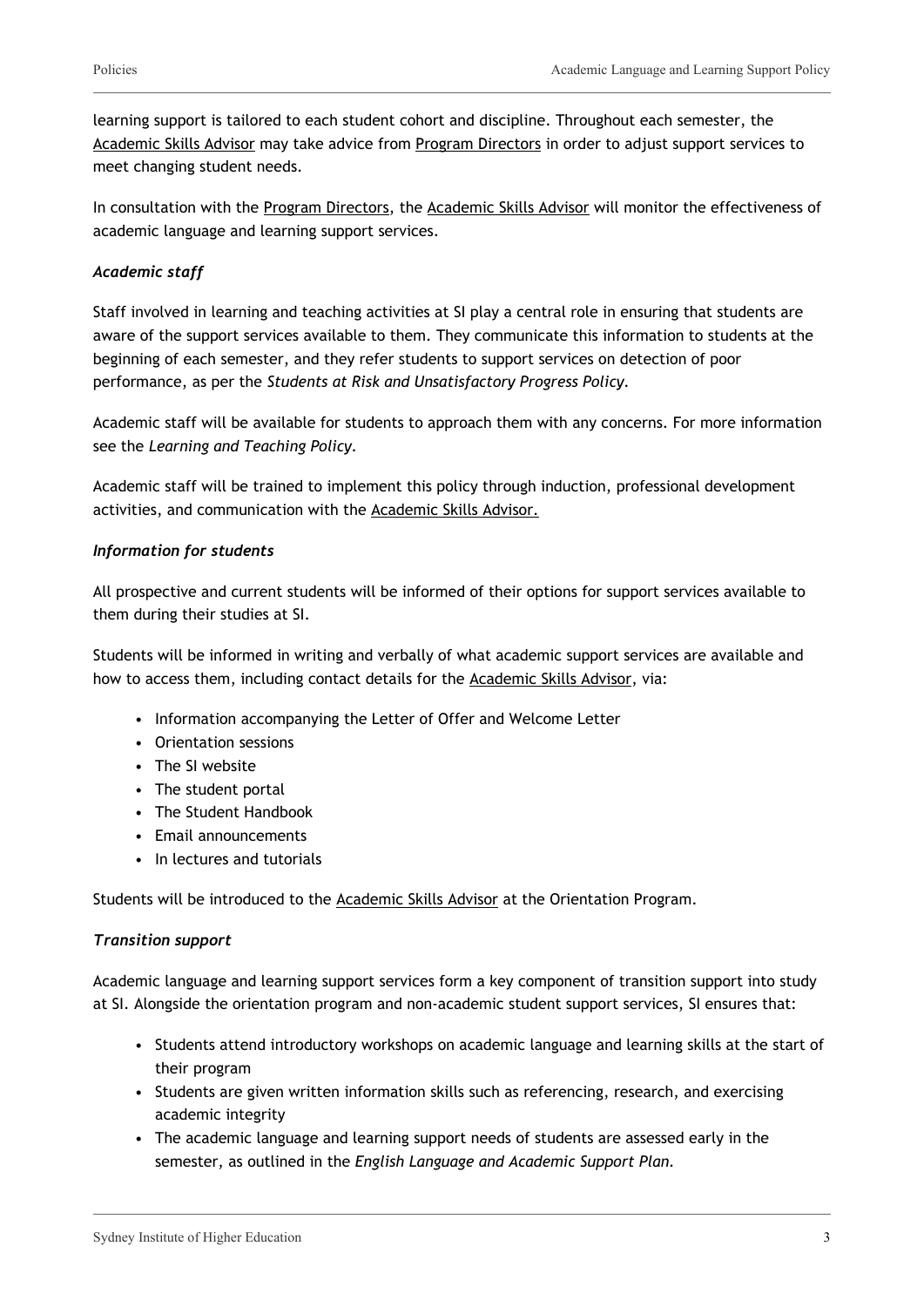#### *Directing students to academic support*

SI will identify students who require extra academic support and direct them to academic language and learning skills support services. The following processes will also inform adjustments to the overall program of support services for the entire cohort.

Academic staff will use a variety of assessment tools including:

- Administer informal activities at the beginning of the semester that gauge English language proficiency
- Administer formative assessment tasks early in the semester
- Monitor attendance and classroom participation
- Monitor assessment results
- Monitor student performance and progression
- Monitor and appropriately handle instances of academic misconduct (see *Misconduct Policy)*

In most cases, academic staff will refer students to academic language and learning support services. If performance is affected by non-academic matters, academic staff will be equipped to handle the matter sensitively and refer students to non-academic support services.

For more information on the above measures see the *Students at Risk and Unsatisfactory Progress Policy.*

### **Policy Implementation and Monitoring**

The *Academic Board* delegates responsibility for the day-to-day implementation of this policy to senior academic and professional staff, learning and teaching staff and the Academic Skills Advisor as per 'Procedures' above and *English Language Support and Academic Skills Plan.*

The *Academic Board* will review all periodic reports, in accordance with the *Compliance Calendar*, from relevant committees and staff members.

Additionally, the *Academic Board* will review all relevant student complaints, concerns raised by staff members, and instances of student or staff misconduct on an ongoing basis.

Based on these monitoring activities, the *Academic Board* will advise the *Corporate Governance Board* accordingly and ensure that findings are taken into account in planning, quality assurance and improvement processes.

### **Definitions**

**Academic Board:** the governing body responsible for academic matters, including learning and teaching, program approval, workforce planning, academic staff appointments, research and professional development, academic policies and procedures, overseeing student grievances and appeals processes. The *Academic Board* advises the *Corporate Governance Board* on academic matters.

**Academic language skills:** the written and verbal communication skills required to effectively engage with academic texts and ideas in learning and study contexts, and apply in assessment tasks.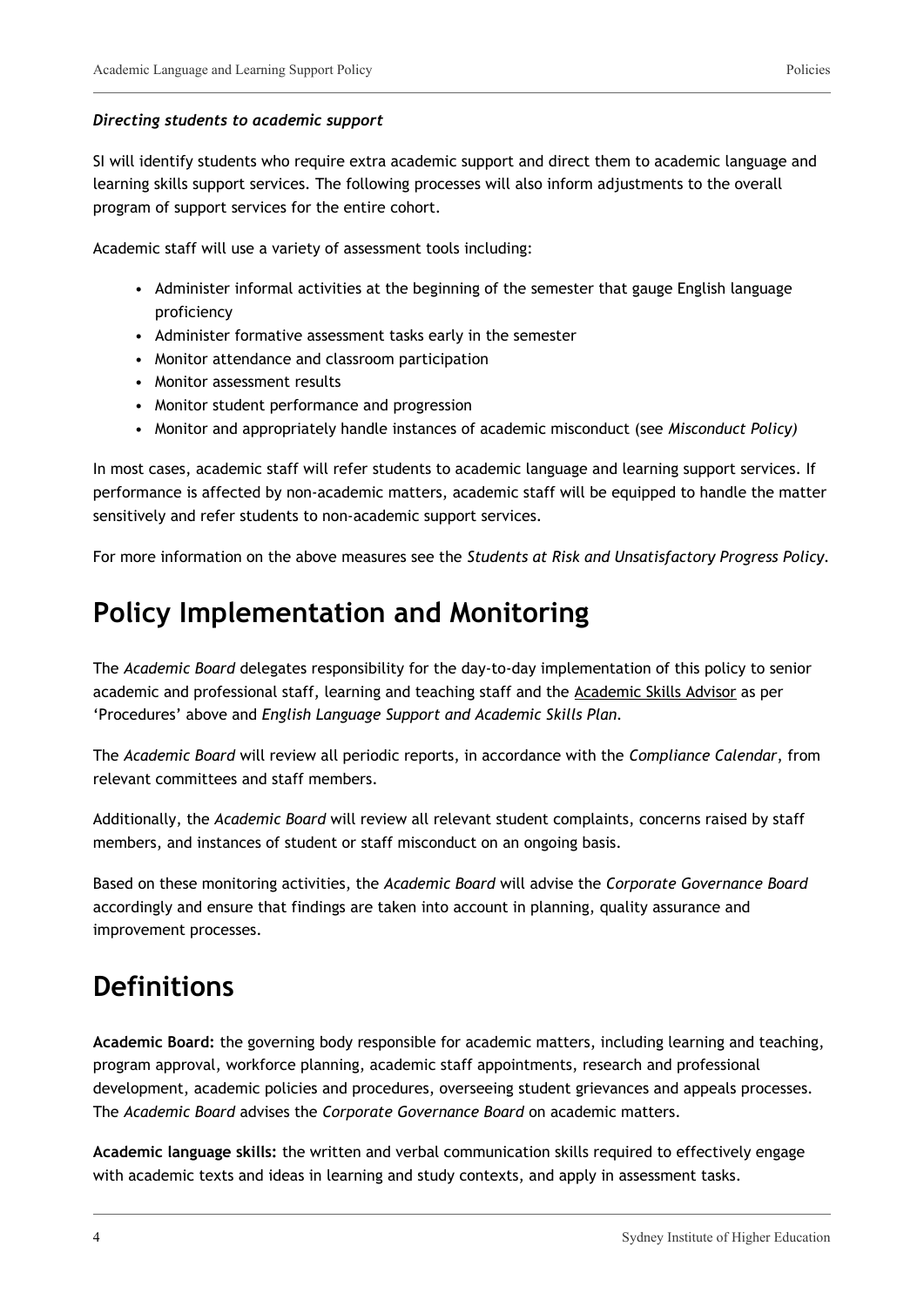**Academic language and learning support services:** the support services SI offers students to help them effectively read, understand, write and engage with academic language and learning. This includes workshops, seminars and one-on-one consultation sessions.

**Academic learning skills:** the skills and abilities that enable effective knowledge acquisition, understanding and critical thinking at a higher education level. Academic learning skills include effective study habits, note-taking, effective listening, reading critically, exam preparation, and time management.

**Academic Skills Advisor**: the SI staff member responsible for developing and delivering workshops, seminars and individual sessions that support students in the development of academic literacy, language and learning skills.

**Domestic student:** a person enrolled in a program of study at SI who is either an Australian or New Zealand citizen, or an Australian Permanent Resident.

**International student:** a person enrolled in a program of study at SI who is not a citizen of Australia or New Zealand, or an Australian Permanent Resident, and has been granted a student visa by the Department of Home Affairs (DoHA) to study full-time in Australia.

**Non-academic support services:** the support services SI offers students to assist with their transition into higher education in Australia and ensure their time while enrolled at SI is an enjoyable and satisfying experience. Non-academic support services include counselling, medical and housing assistance.

**Orientation:** an on-campus scheduled program of activities prior to the beginning of each semester that provides students with opportunities to meet staff and other students, tour the campus, enrol in academic workshops and seminars, engage in social activities, learn more about SI and the services on offer, learn more about their rights and responsibilities as students, and access other important information.

**Student handbook:** a document produced for student use that serves as an important resource for students throughout their time at SI. The student handbook is available on the SI website and contains program information and contact details for student support services, identifies student policies and procedures.

**Student portal:** the online login access point for SI students to access the learning management system, student email and library resources.

**Student support services:** non-academic support services. A student support services officer can refer students to counsellors, general practitioners, and other health and wellbeing services.

## **Review Schedule**

This policy will be reviewed by the *Academic Board* every 3 years.

Version History